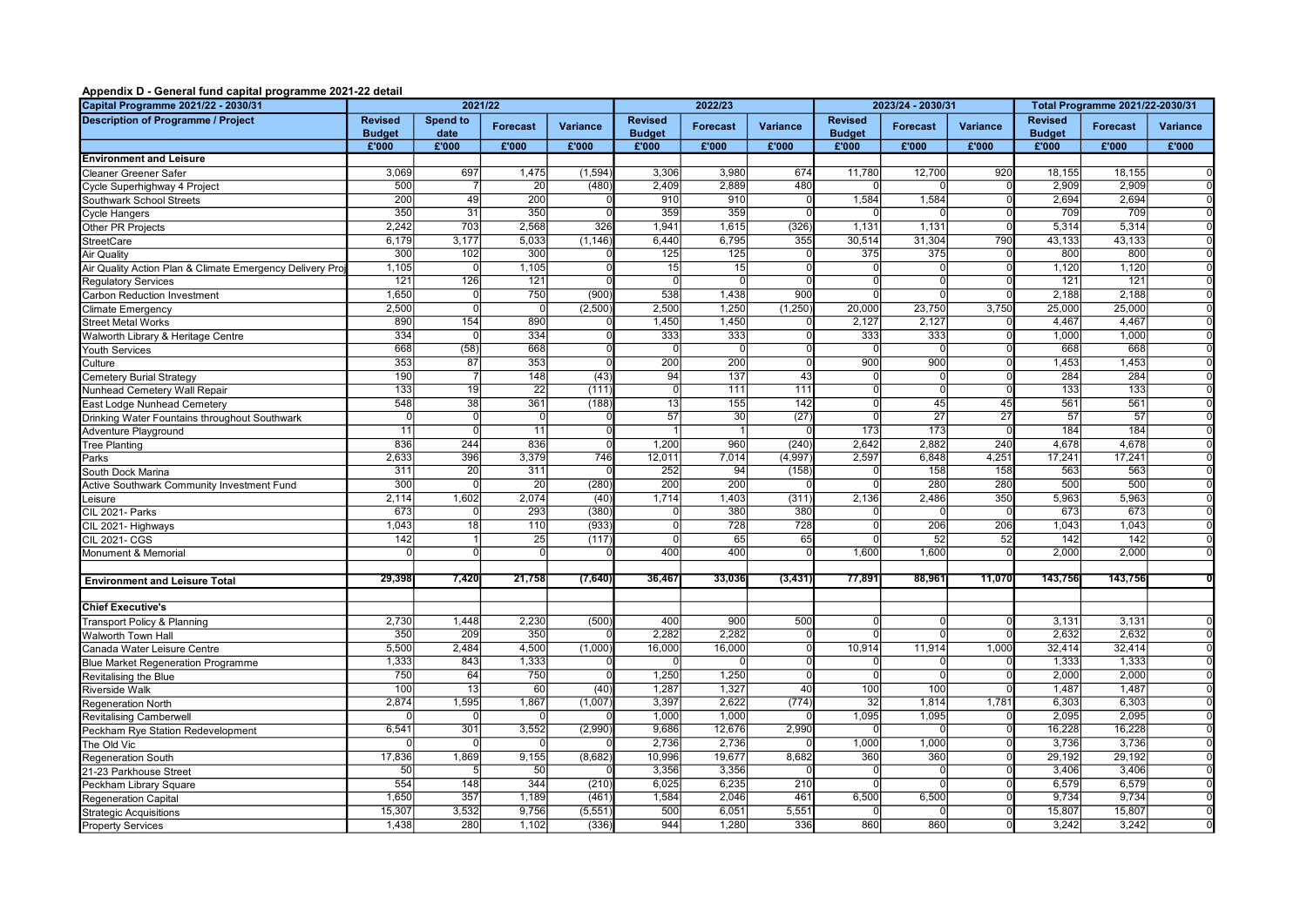## Appendix D - General fund capital programme 2021-22 detail

| Capital Programme 2021/22 - 2030/31                                  | 2021/22                         |                                  |                      | 2022/23   |                                 |                 |                 | 2023/24 - 2030/31                |                 | Total Programme 2021/22-2030/31 |                                 |                |                 |
|----------------------------------------------------------------------|---------------------------------|----------------------------------|----------------------|-----------|---------------------------------|-----------------|-----------------|----------------------------------|-----------------|---------------------------------|---------------------------------|----------------|-----------------|
| <b>Description of Programme / Project</b>                            | <b>Revised</b><br><b>Budget</b> | Spend to<br>date                 | <b>Forecast</b>      | Variance  | <b>Revised</b><br><b>Budget</b> | <b>Forecast</b> | Variance        | <b>Revised</b><br><b>Budget</b>  | Forecast        | Variance                        | <b>Revised</b><br><b>Budget</b> | Forecast       | <b>Variance</b> |
|                                                                      | £'000                           | £'000                            | £'000                | £'000     | £'000                           | £'000           | £'000           | £'000                            | £'000           | £'000                           | £'000                           | £'000          | £'000           |
| Elephant & Castle Regeneration                                       | 4,800                           | 0                                | 4,800                |           | 4,800                           | 4,800           |                 | 23,116                           | 23,116          |                                 | 32,716                          | 32,716         | 0               |
| <b>Employment Experience</b>                                         | 200                             |                                  | 200                  |           |                                 |                 |                 |                                  |                 |                                 | 200                             | 200            |                 |
|                                                                      |                                 |                                  |                      |           |                                 |                 |                 |                                  |                 |                                 |                                 |                |                 |
| <b>Chief Executive's Total</b>                                       | 62,013                          | 13,148                           | 41,236               | (20, 776) | 66,244                          | 84,239          | 17,995          | 43,977                           | 46,758          | 2,781                           | 172,234                         | 172,234        |                 |
|                                                                      |                                 |                                  |                      |           |                                 |                 |                 |                                  |                 |                                 |                                 |                |                 |
| <b>Children's and Adults' Services</b>                               |                                 |                                  |                      |           |                                 |                 |                 |                                  |                 |                                 |                                 |                |                 |
| <b>Adult PSS Capital Allocations</b>                                 | 500                             | $\Omega$                         | 200                  | (300)     | 500                             | 500             |                 | 4,285                            | 4,585           | 300                             | 5,285                           | 5,285          |                 |
| Telecare expansion                                                   | 143                             | $\overline{0}$                   | 60                   | (83)      | -01                             | $\overline{83}$ | $\overline{83}$ | $\Omega$                         |                 |                                 | 143                             | 143            |                 |
| Lifecycle capital prog- Anchor homes                                 | 2,867                           | 748                              | 1,000                | (1, 867)  | 1,157                           | 3,024           | 1,867           | 1,408                            | 1,408           |                                 | 5,432                           | 5,432          |                 |
| Lifecycle capital prog- ASC properties                               | 606                             | 231                              | 550                  | (56)      | 788                             | 788             |                 | 8.911                            | 8,967           | 56                              | 10,305                          | 10.305         |                 |
| Mosaic Management Information Development                            | 600                             | 81                               | 300                  | (300)     | $\Omega$                        | 300             | 30 <sub>C</sub> | O                                |                 |                                 | 600                             | 600            |                 |
| <b>Bed Based Care</b>                                                | 5,000                           | $\overline{0}$                   | $\overline{0}$       | (5,000)   | 5,000                           | 2,000           | (3,000)         | $\overline{0}$                   | 8,000           | 8,000                           | 10,000                          | 10,000         |                 |
| 2018/19 Primary Schools refurbishment programme                      | 40                              | 21                               | 40                   |           | 0l                              | $\Omega$        |                 | 0l                               |                 | (0)                             | 40                              | 40             |                 |
| 2019/20 Primary Schools refurbishment programme                      | 70                              |                                  | 70                   |           | 10                              | 10              |                 | $\overline{0}$                   |                 |                                 | 80                              | 80             |                 |
| Primary Schools refurbishment programme 2020/21                      | 677                             | 217                              | 677                  |           | 10                              | 10              |                 | $\Omega$                         |                 |                                 | 687                             | 687            |                 |
| Primary Schools refurbishment programme 2021/22                      | 3,325                           | 1,434                            | 3,325                |           | 175                             | 175             |                 | $\overline{0}$                   | 0l              | (0)                             | 3,500                           | 3,500          | $\Omega$        |
| Autism Spectrum                                                      |                                 | $\overline{0}$                   | $\Omega$             |           | 0l                              | $\Omega$        |                 | 900                              | 900             |                                 | 900                             | 900            |                 |
| Beormund Primary School Redevelopment                                | 3,222                           | 153                              | 1,000                | (2,222)   | 8,389                           | 10,611          | 2,222           | (0)                              | $\Omega$        |                                 | 11,611                          | 11,611         |                 |
| <b>Healthy Pupils Programme</b>                                      | 98<br>$\overline{0}$            | $\overline{0}$<br>$\overline{0}$ | 98<br>$\overline{0}$ |           |                                 | $\overline{0}$  |                 | $\overline{0}$<br>$\overline{0}$ | $\Omega$        |                                 | 98<br>$\Omega$                  | 98<br>$\Omega$ | $\overline{0}$  |
| <b>Ilderton School</b>                                               |                                 |                                  |                      |           | $\Omega$                        | $\Omega$        |                 | <sup>0</sup>                     | $\Omega$        |                                 |                                 |                |                 |
| <b>LSBU Passmore</b>                                                 | 87<br>10,092                    | 87<br>1,822                      | 87<br>10,092         |           | 0 <br>2,500                     | 2,500           |                 | $\overline{0}$                   |                 |                                 | 87<br>12,592                    | 87<br>12,592   |                 |
| <b>Permanent Expansion</b>                                           |                                 |                                  |                      |           | 3,500                           | 3,500           |                 | 10,500                           | 10,500          |                                 | 14,000                          | 14,000         |                 |
| Primary Schools refurbishment programme                              | 307                             | 58                               | 307                  |           | 2,500                           | 2,500           |                 | 619                              | 619             |                                 | 3,426                           | 3,426          |                 |
| Riverside Primary School                                             |                                 | $\overline{0}$                   | $\overline{0}$       |           | 0l                              | $\Omega$        |                 | 6,746                            | 6,746           |                                 | 6,746                           | 6,746          |                 |
| <b>School Retention</b>                                              | 6,697                           | 6,484                            | 11,181               | 4.484     | 8,479                           | 3,995           | (4, 484)        | $\Omega$                         |                 |                                 | 15,176                          | 15,176         |                 |
| Rotherhithe Primary School Expansion                                 | 1,765                           | 172                              | 569                  | (1, 195)  | 1,306                           | 2,502           | 1,195           | (0)                              | (0)             |                                 | 3,071                           | 3,071          |                 |
| SEND and disabilities development                                    | $\Omega$                        | $\Omega$                         | $\Omega$             |           | 3,200                           | 3.200           |                 | <sup>0</sup>                     | $\Omega$        |                                 | 3,200                           | 3,200          | $\Omega$        |
| Southwark Inclusive Learning Service KS4<br><b>Troubled Families</b> | 92                              | 92                               | 92                   |           |                                 |                 |                 | $\Omega$                         | $\Omega$        |                                 | 92                              | 92             |                 |
|                                                                      |                                 |                                  |                      |           |                                 |                 |                 |                                  |                 |                                 |                                 |                |                 |
| <b>Children's and Adults' Services Total</b>                         | 36,188                          | 11,602                           | 29,648               | (6, 540)  | 37,515                          | 35,698          | (1, 816)        | 33,369                           | 41,725          | 8.356                           | 107,072                         | 107.072        |                 |
|                                                                      |                                 |                                  |                      |           |                                 |                 |                 |                                  |                 |                                 |                                 |                |                 |
| Southwark Schools for the Future                                     |                                 |                                  |                      |           |                                 |                 |                 |                                  |                 |                                 |                                 |                |                 |
| KS3 SILS                                                             | 524                             | 253                              | 524                  |           | 0l                              |                 |                 | $\Omega$                         |                 |                                 | 524                             | 524            |                 |
| Contingency and retention payments                                   | 2,074                           |                                  | $\Omega$             | (2,074)   | $\overline{0}$                  | 2,074           | 2,074           | $\overline{0}$                   |                 |                                 | 2,074                           | 2,074          |                 |
| Southwark Schools for the Future Total                               | 2,598                           | 253                              | 524                  | (2,074)   | $\overline{0}$                  | 2,074           | 2,074           | $\overline{0}$                   | $\overline{0}$  | O                               | 2,598                           | 2,598          |                 |
|                                                                      |                                 |                                  |                      |           |                                 |                 |                 |                                  |                 |                                 |                                 |                |                 |
| <b>Housing and Modernisation</b>                                     |                                 |                                  |                      |           |                                 |                 |                 |                                  |                 |                                 |                                 |                |                 |
| <b>Housing Renewal</b>                                               | 2,348                           | 401                              | 2,268                | (80)      | 2,106                           | 2,106           |                 | 16,513                           | 16,593          | 80                              | 20,967                          | 20,967         | $\overline{0}$  |
| Gypsy and Travellers Site Fire Safety Reconfiguration                | 217                             | 48                               | 217                  |           | $\Omega$                        |                 |                 | n                                |                 |                                 | 217                             | 217            | $\Omega$        |
| <b>IT Investment Schemes</b>                                         | 2,490                           | 1,189                            | 3,557                | 1,067     | 6,655                           | 6,655           |                 | 5,275                            | 4,208           | (1,067)                         | 14,421                          | 14,421         | (0)             |
| <b>Smart Working Programme</b>                                       | 2,518                           | 466                              | 2,039                | (479)     | 0l                              | $\Omega$        |                 | 1,088                            | 1,568           | 479                             | 3,606                           | 3,606          | $\overline{0}$  |
| Operational Buildings Life Cycle Investment                          | 2,836                           | 1,628                            | 3,824                | 988       | 5,035                           | 5,035           |                 | 11,669                           | 10,681          | (988)                           | 19,540                          | 19,540         | $\overline{0}$  |
| PPM & Compliance Programme (CRP)                                     | 320                             | 49                               | 250                  | (70)      | 480                             | 480             |                 | 8,581                            | 8,651           | 70                              | 9,381                           | 9,381          | $\overline{0}$  |
| Public Sector Decarbonisation Scheme                                 | 1,304                           | ᅁ                                | 1,304                |           | 0l                              | $\vert$ 0       |                 | $\Omega$                         |                 | $\sqrt{ }$                      | 1,304                           | 1,304          | $\Omega$        |
| Queens Road 4                                                        |                                 | 5                                | 10                   |           | $\overline{0}$                  | $\overline{0}$  |                 | 46                               | $\overline{37}$ | (9)                             | 47                              | 47             |                 |
|                                                                      |                                 |                                  |                      |           |                                 |                 |                 |                                  |                 |                                 |                                 |                |                 |
| <b>Housing and Modernisation Total</b>                               | 12,035                          | 3,786                            | 13,470               | 1,434     | 14,277                          | 14,277          |                 | 43,173                           | 41,738          | (1, 434)                        | 69,484                          | 69,484         | $\mathbf{0}$    |
|                                                                      |                                 |                                  |                      |           |                                 |                 |                 |                                  |                 |                                 |                                 |                |                 |